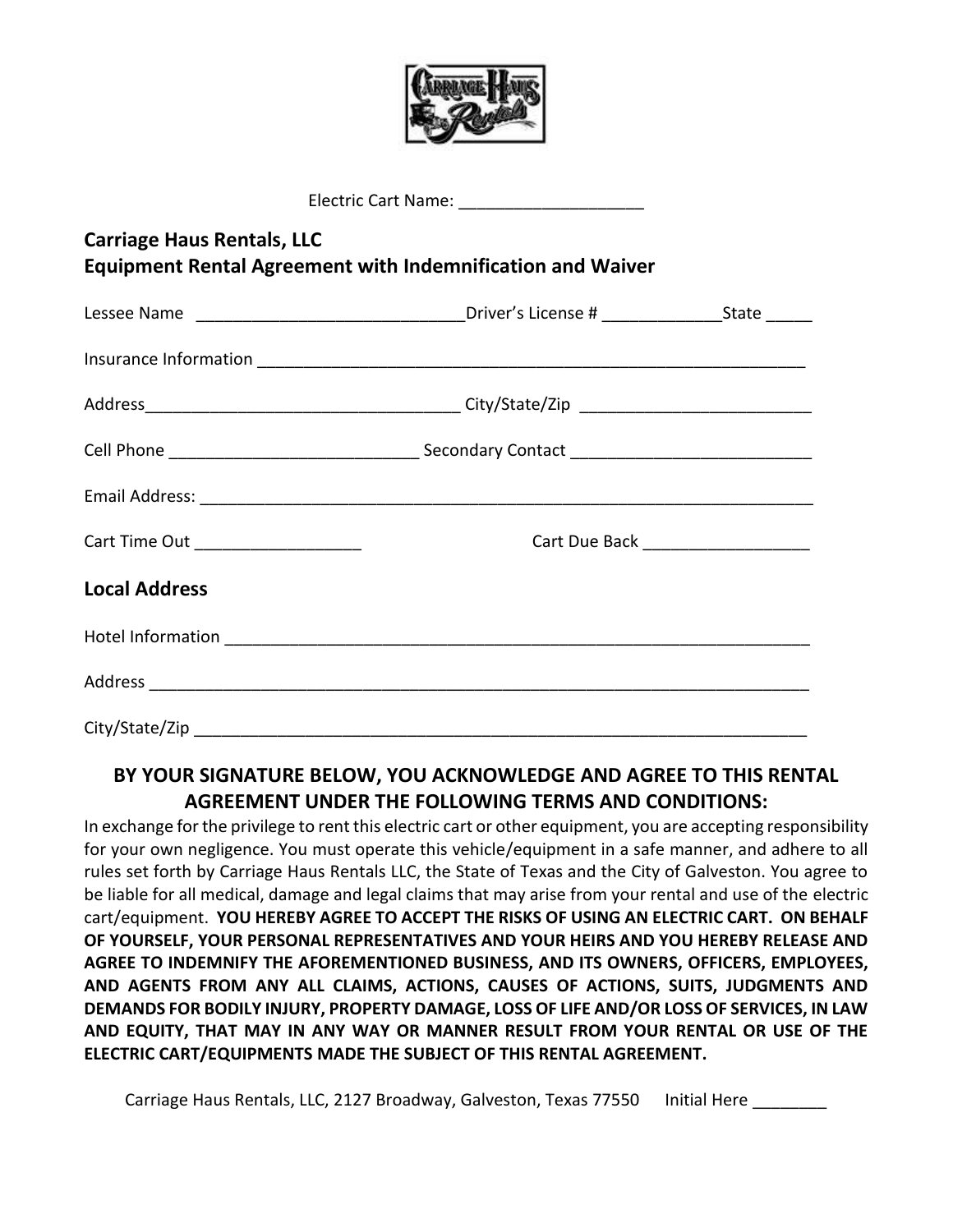

## **Carriage Haus Rentals LLC Equipment Rental Agreement with Indemnification and Waiver**

- 1. I, \_\_\_\_\_\_\_\_\_\_\_\_\_\_\_\_\_\_\_\_\_\_\_\_\_\_\_\_\_**(Name),** authorize Carriage Haus Rentals LLC to charge my credit card or bank account indicated below for its customary rental charges and an amount up to \$7000 for damages, if any to rental cart on \_\_\_\_\_\_\_\_\_\_\_\_**(Date).**
- 2. If my valid driver's license indicates that I am under twenty-five years of age, I further authorize Carriage Haus Rentals, LLC to charge my credit card or bank account indicated below a deposit of \$300.00 upon signing this Agreement.
- 3. The term "equipment "is used in this agreement to represent various electric carts and/or accessories rented to me by Carriage Haus Rentals, LLC.
- 4. All cart operators MUST have a valid driver's license which allows them to operate a motorized vehicle in the state they reside and proof of insurance. This license and proof of insurance is required to be carried on the cart at all times. A copy of my driver's license and insurance card may be retained.
- 5. Electric Carts are registered for EAST END of Island driving only. This would-be areas East of  $61^{st}$ Street. Carts cannot be driven:
	- a. **Where posted speed limits exceed thirty-five (35) miles per hour.**
	- b. **Avenue "O" between 15th and 53rd Streets and Avenue "P", between 19th and 53rd Streets.**
	- c. **On Broadway, Harborside and 61st Streets.**
	- d. **On any Sidewalks including the Seawall Sidewalk.**
	- e. **On roadways that have more than two lanes of vehicular traffic per direction.**
- 6. Your cart has a toggle switch with FWD forward and REV-Reverse, please keep switch in center position when not in use with parking brake on. When in the reverse, you should hear a backing horn (bussing sound).
- 7. Do not make turns at high speeds. High-speed turning could result in vehicle rollover.
- 8. I understand that an electric cart is subject to the same laws and regulations pertaining to motor vehicles and therefore agree that the electric cart will be operated in accordance with the laws of the State of Texas and the City of Galveston, including but not limited to the requirement that persons driving the electric cart must not be under the influence of alcohol and/or illegal drugs. **I further agree that I personally will be responsible for all moving and/or parking violations issued to said cart while it is in my possession, under my control, or at any time during the rental period.** I agree that I will not operate the electric cart on the beach or allow salt water to come in contact with mechanical or electrical components. I further agree that law prohibits me from using the electric cart on major highways.
- 9. Your cart comes with a seatbelt, it should be worn at all times. Carriage Haus Rentals, LLC is not responsible for people who are thrown or fall out of the cart due to unused seatbelts or reckless driving.

Carriage Haus Rentals, LLC, 2127 Broadway, Galveston, Texas 77550 Initial Here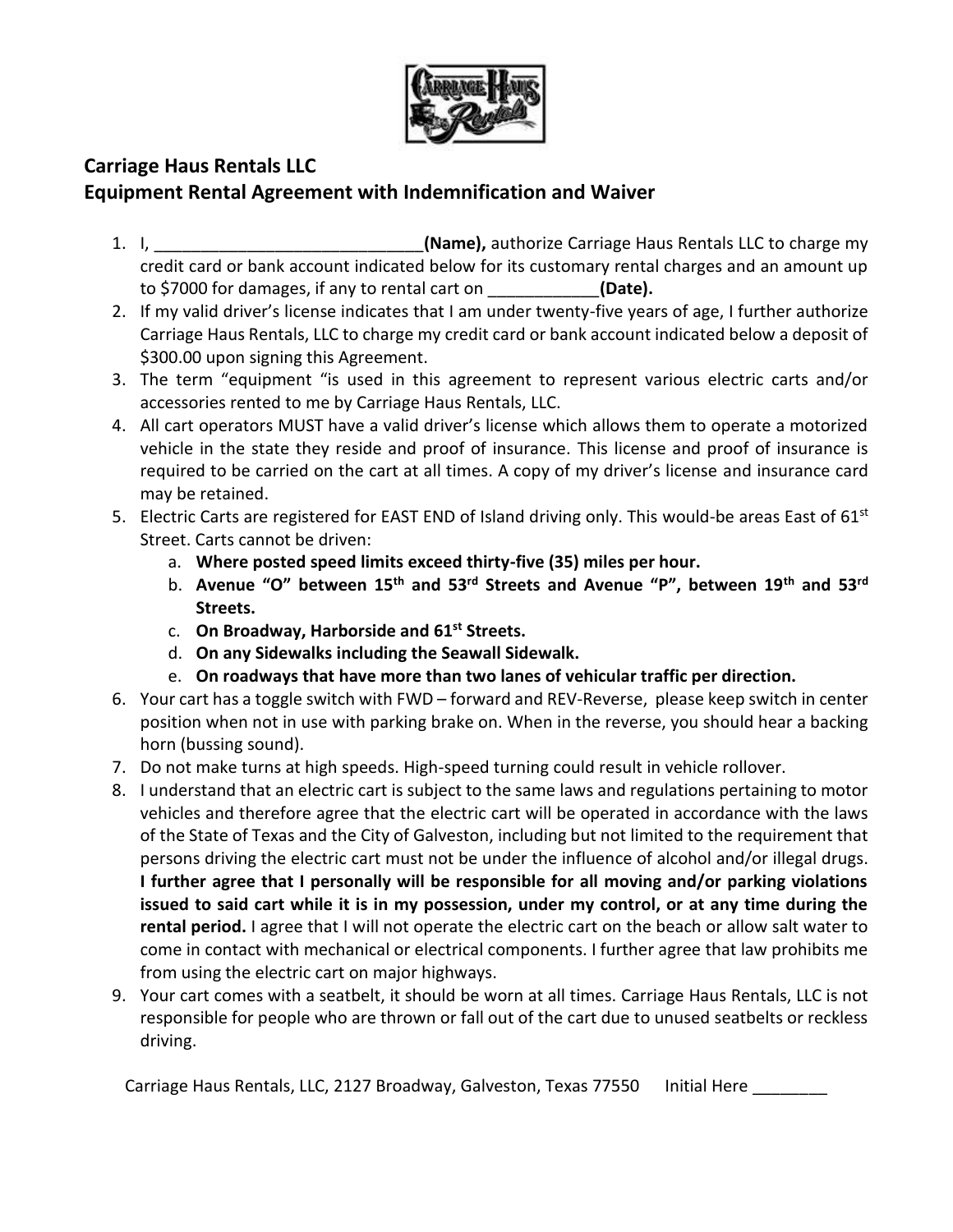

## **Carriage Haus Rentals LLC Equipment Rental Agreement with Indemnification and Waiver**

- 10. The electric carts with two rows of seats can only carry a Maximum of five (5) persons and the electric carts with three rows of seats can only carry a Maximum of eight (8) persons at any one time, regardless of age.
- 11. Please park the electric carts or store equipment in a safe place at night.
- 12. Electric carts cannot be parked in fire lane.
- 13. Please take the key out when not in use. There will be a \$10.00 charge for missing key that is not returned to Rental Agent.
- 14. You are responsible for any damages incurred to the electric cart or equipment or other property while renting the electric cart/equipment. Any cost to repair or replace the vehicle(s) other equipment and their accessories as a result of any damage, accidents, acts of vandalism, fire or theft will be the responsibility of the Renter.
- 15. Please report any problems you have with your cart to the Carriage Haus Rentals, LLC Office immediately at **409-572-9797**.
- 16. I agree the privilege of using the electric cart/equipment can be revoked without notice by Carriage Haus Rentals, LLC, at their sole discretion, for any violation of this agreement including reckless driving and allowing underage guests to operate the cart. I further agree I shall not be entitled any rental refund or deposit for such revocation of privilege.
- 17. I understand that if the electric cart/equipment should become inoperable through no fault of mine, Carriage Haus Rentals, LLC will take reasonable steps to have the vehicle/equipment repaired. In the event the electric cart/equipment cannot be repaired or replaced, a refund will be issued towards the unused rental agreement period.
	- a. Carriage Haus Rentals, LLC will do their best to repair or replace the electric cart quickly should a problem arise. If it is after business hours, the electric cart may not be repaired or replaced until the next morning. We will not credit you for overnight time that the cart is not working.
	- b. Carriage Haus Rentals, LLC will not issue credits for repairs or replacements that take less than half a day.
- 18. If any portion of this agreement is found to be void or unenforceable, the remaining portions shall remain in full force and effect.
- 19. Our electric carts/equipment are inspected for damage at the point of pickup. In the event the electric cart/equipment is damaged during the rental period and estimate repair cost will be charged against your credit card. You are responsible for anyone you let drive the cart.
- 20. Cancellation Policy: You can cancel up to 48 hours in advance with no penalty. Cancellations not made 48 hours prior to rental will have a penalty of \$100.00. Cancellation or changes to the rental the day of will not be refunded.
- 21. **Most Important:** Let's be safe and have fun out there.

Carriage Haus Rentals, LLC, 2127 Broadway, Galveston, Texas 77550 Initial Here \_\_\_\_\_\_\_